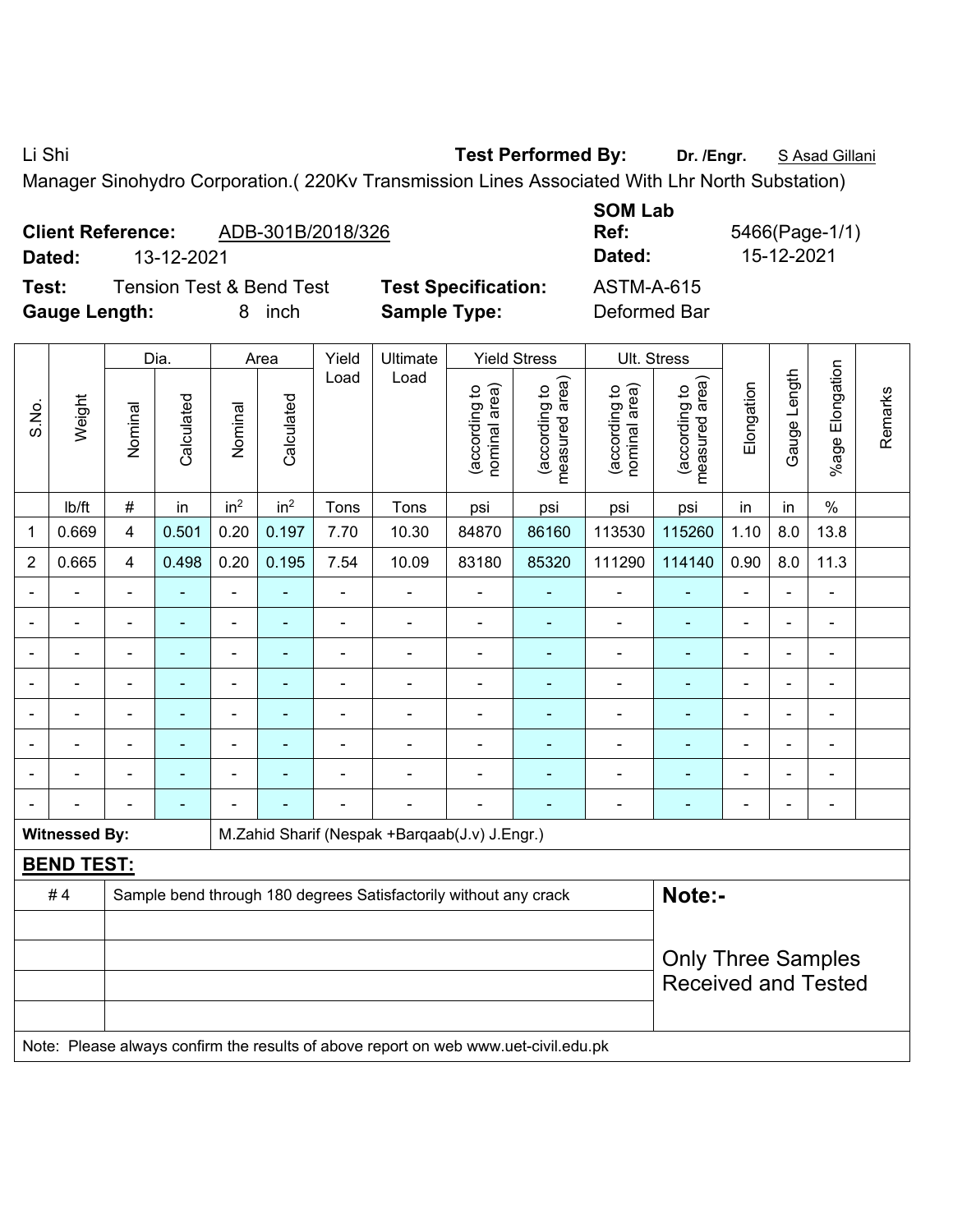Muhammad Shabbir **Test Performed By:** Dr. /Engr. **SAsad Gillani** 

CM Deevar Developers.(Const of Zameen Opal,Plot No.16,Sec.-A,Land Breeze Housing Society,Lhr)

|        | <b>Client Reference:</b> | ZD/ZO/L/040                         |       |
|--------|--------------------------|-------------------------------------|-------|
| Dated: | 15-12-2021               |                                     |       |
| Test:  |                          | <b>Tension Test &amp; Bend Test</b> | Test⊹ |

**SOM Lab Ref:** 5468(Page-1/1) **Dated:** 15-12-2021 **Dated:** 15-12-2021

Remarks

Remarks

| <b>Gauge Length:</b> |                   |                |                | 8<br>inch                |                 | <b>Sample Type:</b> |                                                                  |                                | Deformed Bar                    |                                |                                                         |                          |                |                 |  |
|----------------------|-------------------|----------------|----------------|--------------------------|-----------------|---------------------|------------------------------------------------------------------|--------------------------------|---------------------------------|--------------------------------|---------------------------------------------------------|--------------------------|----------------|-----------------|--|
|                      |                   |                | Dia.           |                          | Area            | Yield               | Ultimate                                                         |                                | <b>Yield Stress</b>             | <b>Ult. Stress</b>             |                                                         |                          |                |                 |  |
| S.No.                | Weight            | Nominal        | Calculated     | Nominal                  | Calculated      | Load                | Load                                                             | nominal area)<br>(according to | measured area)<br>(according to | nominal area)<br>(according to | (according to<br>measured area)                         | Elongation               | Gauge Length   | %age Elongation |  |
|                      | Ib/ft             | $\#$           | in             | in <sup>2</sup>          | in <sup>2</sup> | Tons                | Tons                                                             | psi                            | psi                             | psi                            | psi                                                     | in                       | in             | $\%$            |  |
| $\mathbf 1$          | 1.663             | $6\phantom{1}$ | 0.789          | 0.44                     | 0.489           | 16.59               | 21.12                                                            | 83130                          | 74800                           | 105870                         | 95260                                                   | 1.40                     | 8.0            | 17.5            |  |
| $\boldsymbol{2}$     | 1.631             | $\,6\,$        | 0.781          | 0.44                     | 0.479           | 16.53               | 21.25                                                            | 82880                          | 76130                           | 106530                         | 97860                                                   | 1.50                     | 8.0            | 18.8            |  |
| $\blacksquare$       |                   | $\blacksquare$ | $\blacksquare$ | $\overline{\phantom{0}}$ | ۰               | ÷                   |                                                                  | $\overline{\phantom{a}}$       | ۰                               | $\qquad \qquad \blacksquare$   | $\blacksquare$                                          | ÷                        |                |                 |  |
| $\blacksquare$       | $\blacksquare$    | $\blacksquare$ | ۰              | $\blacksquare$           | ۰               | $\blacksquare$      | $\overline{a}$                                                   | $\blacksquare$                 | ٠                               | $\overline{\phantom{a}}$       | $\overline{\phantom{a}}$                                | $\overline{\phantom{a}}$ | $\blacksquare$ | $\blacksquare$  |  |
| $\overline{a}$       |                   |                |                | $\blacksquare$           | ۰               |                     |                                                                  | $\overline{a}$                 | ۰                               | $\overline{a}$                 | ٠                                                       | $\blacksquare$           |                |                 |  |
|                      |                   |                |                | $\overline{a}$           |                 |                     | $\overline{a}$                                                   | $\overline{a}$                 |                                 | $\blacksquare$                 |                                                         | $\overline{a}$           |                |                 |  |
| $\blacksquare$       | $\overline{a}$    |                |                | ÷                        | ۰               |                     |                                                                  | $\overline{a}$                 | ۰                               | $\blacksquare$                 | $\blacksquare$                                          | ÷                        | $\blacksquare$ |                 |  |
| $\blacksquare$       |                   |                |                | ÷,                       | ÷               | $\blacksquare$      | $\blacksquare$                                                   | ÷                              | ÷                               | $\blacksquare$                 | $\blacksquare$                                          | ÷,                       |                | ä,              |  |
|                      |                   |                |                | ۰                        |                 |                     |                                                                  | $\overline{a}$                 | $\blacksquare$                  | $\blacksquare$                 | ٠                                                       | $\overline{a}$           |                |                 |  |
|                      |                   | $\blacksquare$ | ۰              | -                        | ۰               | $\blacksquare$      | $\blacksquare$                                                   | $\blacksquare$                 | ۰                               | $\overline{\phantom{a}}$       | $\blacksquare$                                          | $\overline{a}$           | $\blacksquare$ | $\blacksquare$  |  |
|                      |                   |                |                |                          |                 |                     |                                                                  |                                |                                 |                                |                                                         |                          |                |                 |  |
|                      | <u>BEND TEST:</u> |                |                |                          |                 |                     |                                                                  |                                |                                 |                                |                                                         |                          |                |                 |  |
|                      | #6                |                |                |                          |                 |                     | Sample bend through 180 degrees Satisfactorily without any crack |                                |                                 |                                | Note:-                                                  |                          |                |                 |  |
|                      |                   |                |                |                          |                 |                     |                                                                  |                                |                                 |                                | <b>Only Three Samples</b><br><b>Received and Tested</b> |                          |                |                 |  |

Note: Please always confirm the results of above report on web www.uet-civil.edu.pk

Specification: **ASTM-A-615**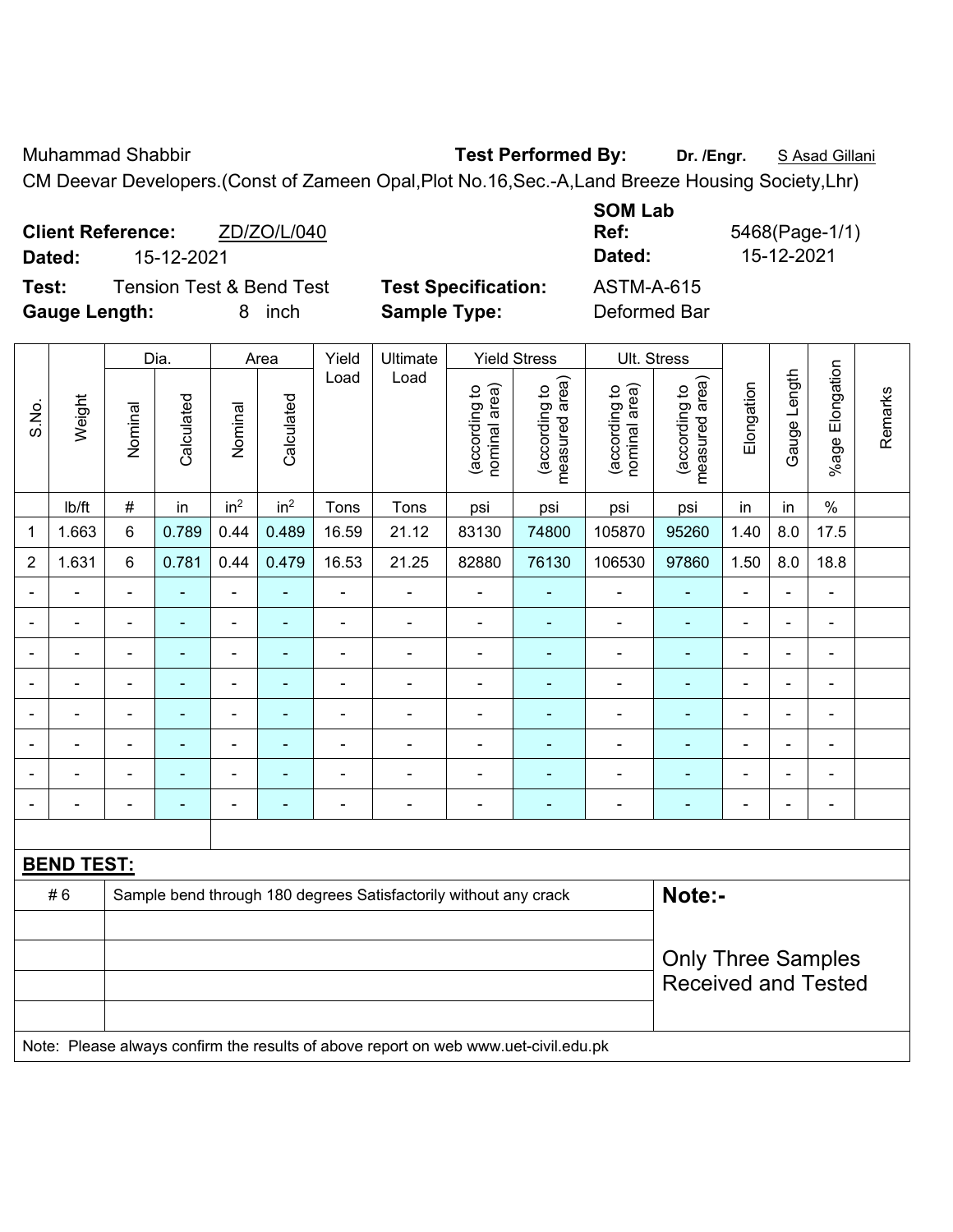Mughal Iron & Steel Industries **Test Performed By:** Dr. /Engr. **Wasim Abbas** Lahore.(Client:Treinador)

**Client Reference:** Nil

**Test:** Tension Test & Bend Test **Test Specification:** ASTM-A-615 **Gauge Length:** 8 inch **Sample Type:** Deformed Bar (Mughal Steel)

**SOM Lab Ref:** 5469(Page-1/1) **Dated:** 15-12-2021 **Dated:** 15-12-2021

|                |                   |                | Dia.           |                 | Area            | Yield                    | Ultimate                                                                            |                                | <b>Yield Stress</b>             |                                | Ult. Stress                     |                |                |                          |         |
|----------------|-------------------|----------------|----------------|-----------------|-----------------|--------------------------|-------------------------------------------------------------------------------------|--------------------------------|---------------------------------|--------------------------------|---------------------------------|----------------|----------------|--------------------------|---------|
| S.No.          | Weight            | Nominal        | Calculated     | Nominal         | Calculated      | Load                     | Load                                                                                | (according to<br>nominal area) | (according to<br>measured area) | (according to<br>nominal area) | (according to<br>measured area) | Elongation     | Gauge Length   | %age Elongation          | Remarks |
|                | lb/ft             | $\#$           | in             | in <sup>2</sup> | in <sup>2</sup> | Tons                     | Tons                                                                                | psi                            | psi                             | psi                            | psi                             | in             | in             | $\%$                     |         |
| $\mathbf{1}$   | 2.650             | 8              | 0.996          | 0.79            | 0.779           | 26.17                    | 35.65                                                                               | 73050                          | 74090                           | 99520                          | 100920                          | 1.40           | 8.0            | 17.5                     |         |
|                |                   | $\blacksquare$ | ä,             | $\blacksquare$  | ä,              | $\blacksquare$           | ä,                                                                                  | $\overline{a}$                 | $\blacksquare$                  | $\blacksquare$                 | $\blacksquare$                  | ÷.             | $\overline{a}$ | $\blacksquare$           |         |
|                |                   | $\blacksquare$ | $\blacksquare$ | $\blacksquare$  |                 | $\blacksquare$           | ä,                                                                                  | $\blacksquare$                 |                                 | $\blacksquare$                 | ÷                               | $\blacksquare$ | $\blacksquare$ | $\blacksquare$           |         |
|                |                   | $\blacksquare$ | $\blacksquare$ | $\blacksquare$  | ٠               | $\blacksquare$           | ÷                                                                                   | $\blacksquare$                 |                                 | ÷                              | $\blacksquare$                  | $\blacksquare$ | $\blacksquare$ | $\overline{\phantom{a}}$ |         |
| $\blacksquare$ | $\blacksquare$    | $\blacksquare$ | ÷              | $\blacksquare$  | $\blacksquare$  | $\frac{1}{2}$            | ÷,                                                                                  | $\blacksquare$                 | $\blacksquare$                  | $\overline{\phantom{0}}$       | ٠                               | ۰              | $\blacksquare$ | $\blacksquare$           |         |
|                | ä,                | $\blacksquare$ | $\blacksquare$ | $\blacksquare$  | Ē.              | $\blacksquare$           | ÷,                                                                                  | $\blacksquare$                 | $\blacksquare$                  | ÷,                             | ä,                              | $\blacksquare$ | $\blacksquare$ | $\blacksquare$           |         |
|                | ÷                 | $\blacksquare$ | ä,             | ä,              | L.              | ä,                       | ä,                                                                                  | $\blacksquare$                 | $\overline{a}$                  | ä,                             | ä,                              | $\blacksquare$ | $\blacksquare$ | ä,                       |         |
|                |                   |                |                | $\blacksquare$  |                 | $\blacksquare$           | $\blacksquare$                                                                      | $\blacksquare$                 |                                 | -                              | $\blacksquare$                  |                | $\blacksquare$ | $\blacksquare$           |         |
|                |                   |                | $\blacksquare$ | $\blacksquare$  |                 | $\blacksquare$           | ÷                                                                                   | $\blacksquare$                 |                                 | -                              | $\blacksquare$                  | ۰              | $\blacksquare$ | $\blacksquare$           |         |
| $\blacksquare$ | $\blacksquare$    | ۰              | $\blacksquare$ | $\blacksquare$  | $\blacksquare$  | $\overline{\phantom{a}}$ | ÷,                                                                                  | $\blacksquare$                 | $\blacksquare$                  | $\overline{\phantom{0}}$       | ٠                               | $\blacksquare$ | $\blacksquare$ | $\blacksquare$           |         |
|                |                   |                |                |                 |                 |                          |                                                                                     |                                |                                 |                                |                                 |                |                |                          |         |
|                | <b>BEND TEST:</b> |                |                |                 |                 |                          |                                                                                     |                                |                                 |                                |                                 |                |                |                          |         |
|                | #8                |                |                |                 |                 |                          | Sample bend through 180 degrees Satisfactorily without any crack                    |                                |                                 |                                | Note:-                          |                |                |                          |         |
|                |                   |                |                |                 |                 |                          |                                                                                     |                                |                                 |                                |                                 |                |                |                          |         |
|                |                   |                |                |                 |                 |                          |                                                                                     |                                |                                 |                                | <b>Only Two Samples</b>         |                |                |                          |         |
|                |                   |                |                |                 |                 |                          |                                                                                     |                                |                                 |                                | <b>Received and Tested</b>      |                |                |                          |         |
|                |                   |                |                |                 |                 |                          | Note: Please always confirm the results of above report on web www.uet-civil.edu.pk |                                |                                 |                                |                                 |                |                |                          |         |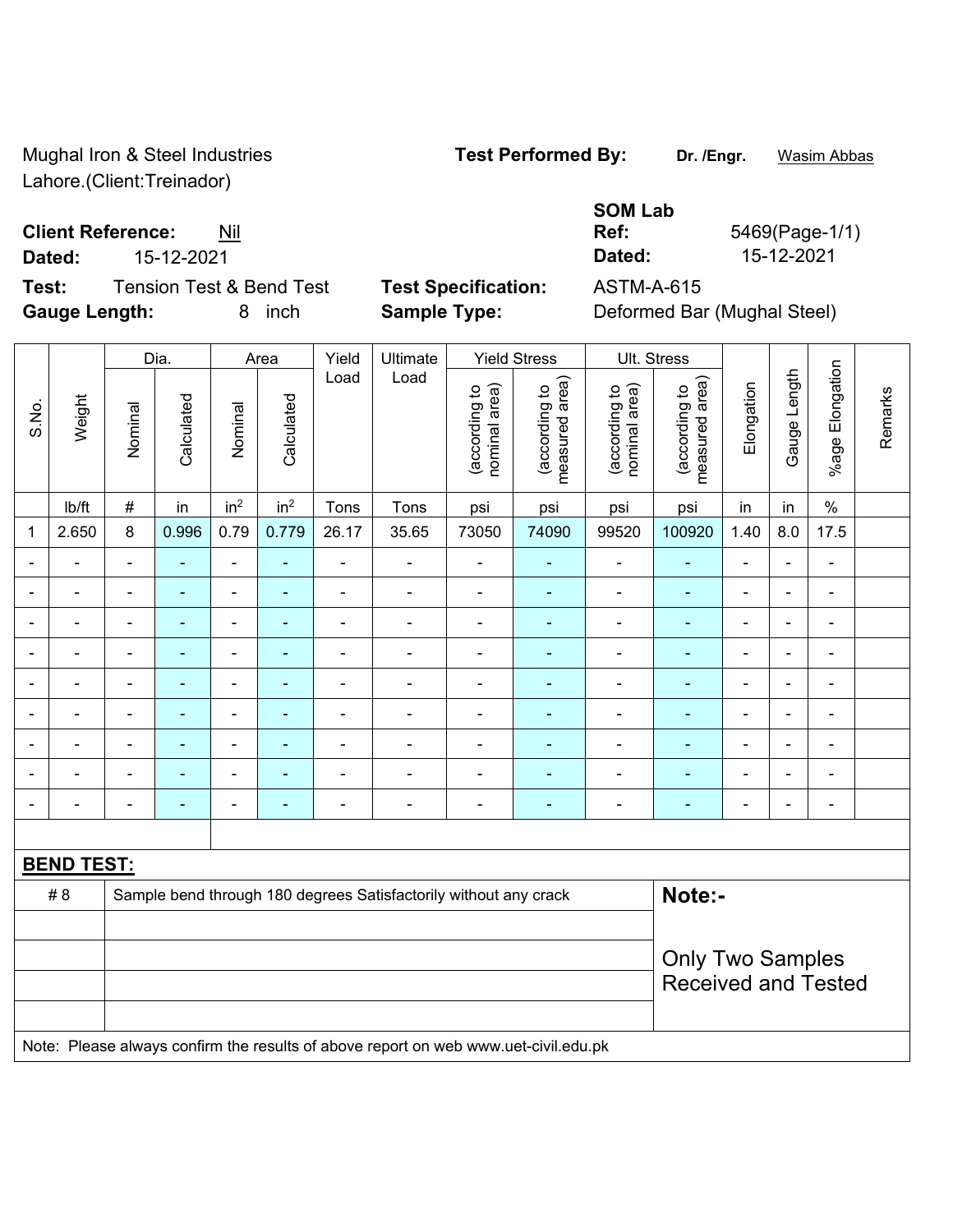Tahir Nazir Bhatti **Test Performed By: Dr. /Engr.** S.Asad Ali Gillani

PM Ikan Engg. Services.(Relocation Of Jotun Manufacturing Facility to Sundar Estate.)

|        | <b>Client Reference:</b><br>IKAN/CW138/PM/001 |                            | UVII LUM<br>Ref: |
|--------|-----------------------------------------------|----------------------------|------------------|
| Dated: | 13-12-2021                                    |                            | Dated:           |
| Test:  | <b>Tension Test &amp; Bend Test</b>           | <b>Test Specification:</b> | ASTM-A-615       |

**Gauge Length:** 8 inch **Sample Type:** Deformed Bar

**SOM Lab Ref:** 5470(Page-1/1) **Dated:** 13-12-2021 **Dated:** 15-12-2021

|       |                                                                                     |                                                                  | Dia.           |                 | Area            | Yield          | Ultimate                                                         |                                | <b>Yield Stress</b>             | <b>Ult. Stress</b>             |                                 |                |              |                       |         |
|-------|-------------------------------------------------------------------------------------|------------------------------------------------------------------|----------------|-----------------|-----------------|----------------|------------------------------------------------------------------|--------------------------------|---------------------------------|--------------------------------|---------------------------------|----------------|--------------|-----------------------|---------|
| S.No. | Weight                                                                              | Nominal                                                          | Calculated     | Nominal         | Calculated      | Load           | Load                                                             | nominal area)<br>(according to | (according to<br>measured area) | nominal area)<br>(according to | (according to<br>measured area) | Elongation     | Gauge Length | Elongation<br>$%$ age | Remarks |
|       | lb/ft                                                                               | $\#$                                                             | in             | in <sup>2</sup> | in <sup>2</sup> | Tons           | Tons                                                             | psi                            | psi                             | psi                            | psi                             | in             | in           | $\%$                  |         |
| 1     | 2.575                                                                               | 8                                                                | 0.982          | 0.79            | 0.757           | 20.74          | 33.79                                                            | 57910                          | 60440                           | 94340                          | 98450                           | 1.60           | 8.0          | 20.0                  |         |
| 2     | 2.576                                                                               | 8                                                                | 0.982          | 0.79            | 0.757           | 21.15          | 33.76                                                            | 59050                          | 61630                           | 94250                          | 98360                           | 1.60           | 8.0          | 20.0                  |         |
| 3     | 1.535                                                                               | 6                                                                | 0.758          | 0.44            | 0.451           | 12.51          | 18.57                                                            | 62700                          | 61170                           | 93100                          | 90830                           | 1.50           | 8.0          | 18.8                  |         |
| 4     | 1.527                                                                               | $6\phantom{1}$                                                   | 0.756          | 0.44            | 0.449           | 10.57          | 14.73                                                            | 52990                          | 51930                           | 73830                          | 72350                           | 2.00           | 8.0          | 25.0                  |         |
| 5     | 0.621                                                                               | $\overline{4}$                                                   | 0.481          | 0.20            | 0.182           | 4.35           | 6.63                                                             | 48000                          | 52750                           | 73070                          | 80290                           | 1.20           | 8.0          | 15.0                  |         |
| 6     | 0.604                                                                               | 4                                                                | 0.476          | 0.20            | 0.178           | 4.51           | 6.83                                                             | 49690                          | 55830                           | 75320                          | 84620                           | 1.20           | 8.0          | 15.0                  |         |
|       |                                                                                     |                                                                  |                | $\blacksquare$  |                 | ä,             | ÷<br>$\blacksquare$                                              |                                |                                 |                                |                                 | $\blacksquare$ |              |                       |         |
|       |                                                                                     | $\blacksquare$                                                   |                | ÷               |                 | $\blacksquare$ | ÷                                                                | $\blacksquare$                 | ٠                               | $\blacksquare$                 | $\blacksquare$                  | $\blacksquare$ |              | $\blacksquare$        |         |
|       |                                                                                     |                                                                  |                | ÷               |                 | $\blacksquare$ | $\blacksquare$                                                   | $\blacksquare$                 | ۰                               | $\blacksquare$                 | $\blacksquare$                  | ä,             |              | $\blacksquare$        |         |
|       |                                                                                     | Ē,                                                               | $\blacksquare$ | $\blacksquare$  | ٠               | $\overline{a}$ | ÷                                                                | $\blacksquare$                 | ۰                               | $\blacksquare$                 | $\blacksquare$                  | $\blacksquare$ |              | $\blacksquare$        |         |
|       |                                                                                     |                                                                  |                |                 |                 |                |                                                                  |                                |                                 |                                |                                 |                |              |                       |         |
|       | <b>BEND TEST:</b>                                                                   |                                                                  |                |                 |                 |                |                                                                  |                                |                                 |                                |                                 |                |              |                       |         |
|       | # 8                                                                                 |                                                                  |                |                 |                 |                | Sample bend through 180 degrees Satisfactorily without any crack |                                |                                 |                                | Note:-                          |                |              |                       |         |
|       | #6                                                                                  | Sample bend through 180 degrees Satisfactorily without any crack |                |                 |                 |                |                                                                  |                                |                                 |                                |                                 |                |              |                       |         |
|       | #4                                                                                  |                                                                  |                |                 |                 |                | Sample bend through 180 degrees Satisfactorily without any crack |                                |                                 |                                | <b>Only Nine Samples</b>        |                |              |                       |         |
|       |                                                                                     |                                                                  |                |                 |                 |                |                                                                  |                                |                                 |                                | <b>Received and Tested</b>      |                |              |                       |         |
|       |                                                                                     |                                                                  |                |                 |                 |                |                                                                  |                                |                                 |                                |                                 |                |              |                       |         |
|       | Note: Please always confirm the results of above report on web www.uet-civil.edu.pk |                                                                  |                |                 |                 |                |                                                                  |                                |                                 |                                |                                 |                |              |                       |         |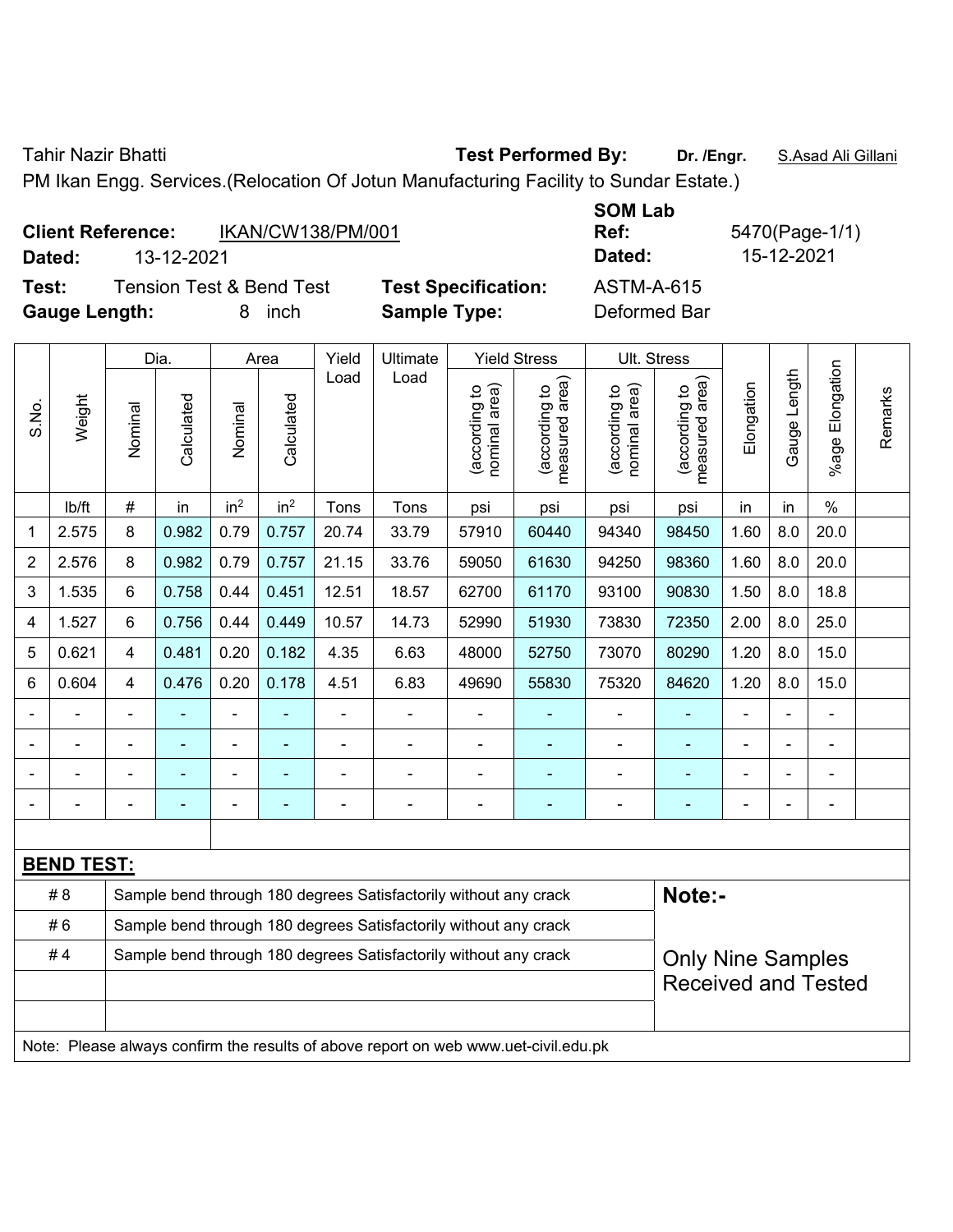CM Engineering Pvt. Ltd., **Test Performed By: Dr. /Engr.** S. Asad Ali Gillani Lahore.(CMPAK Site ID: 53458)

**Test:** Tension Test & Bend Test **Test Specification:** A **Guage Length:** 200 mm **Sample Type:** M S Deformed bar

|        |                                                 |                            | <b>SOM Lab</b>    |                |
|--------|-------------------------------------------------|----------------------------|-------------------|----------------|
|        | <b>Client Reference:</b><br>CME/Steel/CMPAK/325 |                            | Ref:              | 5473(Page-1/2) |
| Dated: | 15-12-2021                                      |                            | Dated:            | 15-12-2021     |
| Test:  | Tension Test & Bend Test                        | <b>Test Specification:</b> | <b>ASTM-A 615</b> |                |

|                          |                                                                                     | Dia.           | Area           |                 | Yield<br>Ultimate |                |                                                                  | <b>Yield Stress</b>            |                                 | Ult. Stress                    |                                                                   |                              |                          |                        |         |
|--------------------------|-------------------------------------------------------------------------------------|----------------|----------------|-----------------|-------------------|----------------|------------------------------------------------------------------|--------------------------------|---------------------------------|--------------------------------|-------------------------------------------------------------------|------------------------------|--------------------------|------------------------|---------|
| S.No.                    | Weight                                                                              | Nominal        | Calculated     | Nominal         | Calculated        | Load           | Load                                                             | nominal area)<br>(according to | measured area)<br>(according to | nominal area)<br>(according to | measured area)<br>(according to                                   | Elongation                   | Gauge Length             | Elongation<br>$%$ agel | Remarks |
|                          | kg/m                                                                                | mm             | mm             | mm <sup>2</sup> | mm <sup>2</sup>   | kN             | kN                                                               | MPa                            | MPa                             | MPa                            | MPa                                                               | mm                           | mm                       | $\%$                   |         |
| 1                        | 3.987                                                                               | 25             | 25.43          | 491             | 508               | 336.20         | 407.50                                                           | 685                            | 662                             | 830                            | 803                                                               | 25.0                         | 200                      | 12.5                   |         |
| $\overline{2}$           | 1.567                                                                               | 16             | 15.94          | 201             | 200               | 98.50          | 134.50                                                           | 490                            | 494                             | 669                            | 674                                                               | 30.0                         | 200                      | 15.0                   |         |
| 3                        | 0.958                                                                               | 12             | 12.47          | 113             | 122               | 66.50          | 87.20                                                            | 588                            | 545                             | 772                            | 715                                                               | 25.0                         | 200                      | 12.5                   |         |
|                          |                                                                                     | ä,             |                | ÷               | ä,                |                |                                                                  |                                |                                 |                                |                                                                   |                              | $\blacksquare$           | $\blacksquare$         |         |
| $\overline{\phantom{0}}$ |                                                                                     | $\overline{a}$ |                | $\blacksquare$  | ٠                 | ÷              | ÷,                                                               | $\qquad \qquad \blacksquare$   | ۰                               | $\overline{\phantom{0}}$       | ۰                                                                 | $\blacksquare$               | $\overline{\phantom{a}}$ | $\blacksquare$         |         |
| $\blacksquare$           |                                                                                     | -              | $\blacksquare$ | $\blacksquare$  | $\blacksquare$    | ÷,             | $\blacksquare$                                                   | $\overline{a}$                 | ۰                               | $\blacksquare$                 | $\blacksquare$<br>$\blacksquare$<br>$\overline{\phantom{a}}$<br>٠ |                              |                          |                        |         |
| $\blacksquare$           | ÷                                                                                   | $\blacksquare$ | $\blacksquare$ | $\blacksquare$  | $\blacksquare$    | $\blacksquare$ | $\blacksquare$                                                   | $\blacksquare$                 | ä,                              | $\blacksquare$                 | ۰                                                                 | $\blacksquare$               | $\blacksquare$           | $\blacksquare$         |         |
|                          |                                                                                     | $\blacksquare$ |                | ä,              | ÷,                | ÷              |                                                                  | $\blacksquare$                 |                                 |                                | $\blacksquare$                                                    | $\blacksquare$               | L,                       | $\blacksquare$         |         |
|                          |                                                                                     |                |                |                 |                   |                |                                                                  |                                |                                 |                                |                                                                   |                              |                          |                        |         |
| $\blacksquare$           |                                                                                     | -              | $\blacksquare$ |                 | ۳                 | $\blacksquare$ |                                                                  | $\qquad \qquad \blacksquare$   | $\overline{\phantom{0}}$        |                                | -                                                                 | $\qquad \qquad \blacksquare$ | $\overline{\phantom{0}}$ | $\overline{a}$         |         |
|                          |                                                                                     |                |                |                 |                   |                |                                                                  |                                |                                 |                                |                                                                   |                              |                          |                        |         |
|                          | <b>BEND TEST:</b>                                                                   |                |                |                 |                   |                |                                                                  |                                |                                 |                                |                                                                   |                              |                          |                        |         |
|                          | 25mm                                                                                |                |                |                 |                   |                | Sample bend through 180 degrees Satisfactorily without any crack |                                |                                 |                                | Note:-                                                            |                              |                          |                        |         |
|                          | 16mm                                                                                |                |                |                 |                   |                | Sample bend through 180 degrees Satisfactorily without any crack |                                |                                 |                                |                                                                   |                              |                          |                        |         |
|                          | 12mm                                                                                |                |                |                 |                   |                | Sample bend through 180 degrees Satisfactorily without any crack |                                |                                 |                                | <b>Only Six Samples</b>                                           |                              |                          |                        |         |
|                          |                                                                                     |                |                |                 |                   |                |                                                                  |                                |                                 |                                | <b>Received and Tested</b>                                        |                              |                          |                        |         |
|                          |                                                                                     |                |                |                 |                   |                |                                                                  |                                |                                 |                                |                                                                   |                              |                          |                        |         |
|                          | Note: Please always confirm the results of above report on web www.uet-civil.edu.pk |                |                |                 |                   |                |                                                                  |                                |                                 |                                |                                                                   |                              |                          |                        |         |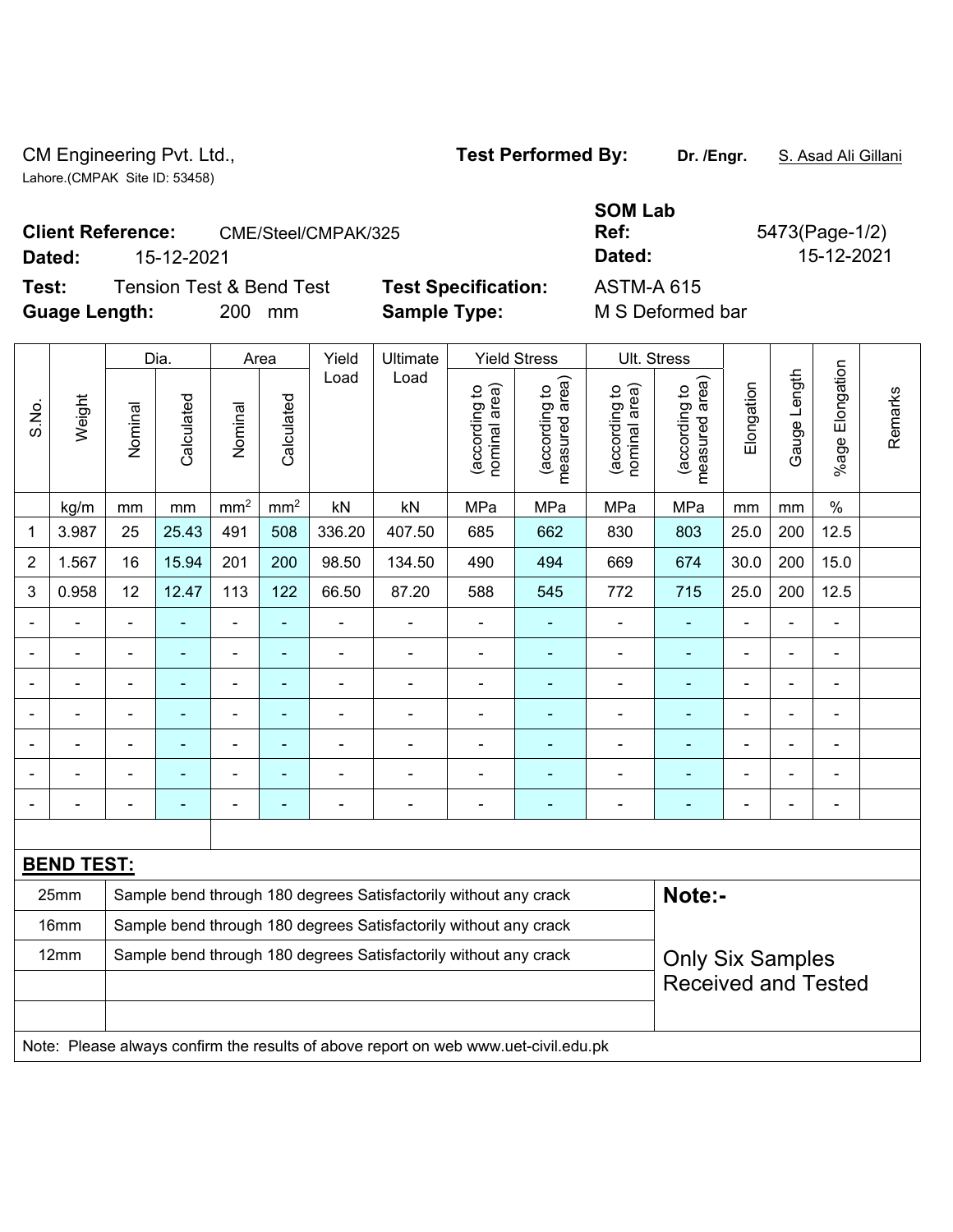CM Engineering Pvt. Ltd., **Test Performed By: Dr. /Engr.** S. Asad Ali Gillani Lahore.(CMPAK Site ID: 53454)

Test: Tension Test & Bend Test Test Specification: A **Guage Length:** 200 mm **Sample Type:** M S Deformed bar

|        | <b>Client Reference:</b><br>CME/Steel/CMPAK/324 |                            | <b>SOM Lab</b><br>Ref: | 5473(Page-2/2) |
|--------|-------------------------------------------------|----------------------------|------------------------|----------------|
| Dated: | 15-12-2021                                      |                            | Dated:                 | 15-12-2021     |
| Test:  | Tension Test & Bend Test                        | <b>Test Specification:</b> | <b>ASTM-A 615</b>      |                |

|                |                   |                                                                                     | Dia.           |                          | Area                     | Yield          | <b>Ultimate</b>                                                  |                                | <b>Yield Stress</b>             | Ult. Stress                    |                                 |                          |                |                 |         |
|----------------|-------------------|-------------------------------------------------------------------------------------|----------------|--------------------------|--------------------------|----------------|------------------------------------------------------------------|--------------------------------|---------------------------------|--------------------------------|---------------------------------|--------------------------|----------------|-----------------|---------|
| S.No.          | Weight            | Nominal                                                                             | Calculated     | Nominal                  | Calculated               | Load           | Load                                                             | nominal area)<br>(according to | (according to<br>measured area) | nominal area)<br>(according to | measured area)<br>(according to | Elongation               | Gauge Length   | %age Elongation | Remarks |
|                | kg/m              | mm                                                                                  | mm             | mm <sup>2</sup>          | $\rm mm^2$               | kN             | kN                                                               | MPa                            | MPa                             | MPa                            | MPa                             | mm                       | mm             | $\%$            |         |
| 1              | 2.179             | 20                                                                                  | 18.81          | 314                      | 278                      | 158.20         | 192.00                                                           | 504                            | 570                             | 611                            | 691                             | 32.5                     | 200            | 16.3            |         |
| 2              | 1.541             | 16                                                                                  | 15.81          | 201                      | 196                      | 108.00         | 145.00                                                           | 537                            | 551                             | 721                            | 739                             | 27.5                     | 200            | 13.8            |         |
| 3              | 0.977             | 12                                                                                  | 12.59          | 113                      | 125                      | 69.00          | 89.00                                                            | 611                            | 555                             | 788                            | 715                             | 25.0                     | 200            | 12.5            |         |
| $\blacksquare$ |                   | ä,                                                                                  | ÷,             | $\overline{\phantom{a}}$ | $\blacksquare$           | ÷,             | $\blacksquare$                                                   | $\blacksquare$                 | ÷,                              | $\blacksquare$                 | $\blacksquare$                  | $\blacksquare$           | ä,             | $\blacksquare$  |         |
|                |                   | $\blacksquare$                                                                      | $\blacksquare$ | ä,                       | ۰                        | $\blacksquare$ | $\blacksquare$                                                   | $\blacksquare$                 | $\blacksquare$                  | $\blacksquare$                 | $\blacksquare$                  | $\blacksquare$           | $\blacksquare$ | $\blacksquare$  |         |
|                |                   | $\blacksquare$                                                                      |                | $\blacksquare$           | ۰                        | -              |                                                                  | $\overline{\phantom{0}}$       | $\blacksquare$                  | $\blacksquare$                 | $\blacksquare$                  |                          |                | $\blacksquare$  |         |
|                |                   | ä,                                                                                  | $\blacksquare$ | Ē,                       | ۰                        | $\blacksquare$ | $\blacksquare$                                                   | $\blacksquare$                 | $\blacksquare$                  | $\blacksquare$                 | ٠                               | $\blacksquare$           | $\blacksquare$ | $\blacksquare$  |         |
| $\blacksquare$ |                   | $\blacksquare$                                                                      |                | Ē,                       | ۰                        | $\blacksquare$ | $\blacksquare$                                                   | $\blacksquare$                 | ٠                               |                                |                                 | $\blacksquare$           | $\blacksquare$ | $\blacksquare$  |         |
|                |                   | $\blacksquare$                                                                      |                | $\blacksquare$           | $\overline{\phantom{0}}$ | $\overline{a}$ | $\blacksquare$                                                   | $\overline{\phantom{0}}$       | $\overline{\phantom{0}}$        | $\overline{\phantom{0}}$       | $\blacksquare$                  | $\overline{\phantom{0}}$ | ٠              | $\blacksquare$  |         |
| $\blacksquare$ |                   |                                                                                     | $\blacksquare$ | ÷,                       | $\blacksquare$           | ÷,             | $\blacksquare$                                                   | $\blacksquare$                 | ٠                               | $\overline{a}$                 | ٠                               | $\blacksquare$           | $\blacksquare$ | $\blacksquare$  |         |
|                |                   |                                                                                     |                |                          |                          |                |                                                                  |                                |                                 |                                |                                 |                          |                |                 |         |
|                | <b>BEND TEST:</b> |                                                                                     |                |                          |                          |                |                                                                  |                                |                                 |                                |                                 |                          |                |                 |         |
|                | 20mm              |                                                                                     |                |                          |                          |                | Sample bend through 180 degrees Satisfactorily without any crack |                                |                                 |                                | Note:-                          |                          |                |                 |         |
|                | 16mm              | Sample bend through 180 degrees Satisfactorily without any crack                    |                |                          |                          |                |                                                                  |                                |                                 |                                |                                 |                          |                |                 |         |
|                | 12mm              |                                                                                     |                |                          |                          |                | Sample bend through 180 degrees Satisfactorily without any crack |                                |                                 |                                | <b>Only Six Samples</b>         |                          |                |                 |         |
|                |                   |                                                                                     |                |                          |                          |                |                                                                  |                                |                                 |                                | <b>Received and Tested</b>      |                          |                |                 |         |
|                |                   |                                                                                     |                |                          |                          |                |                                                                  |                                |                                 |                                |                                 |                          |                |                 |         |
|                |                   | Note: Please always confirm the results of above report on web www.uet-civil.edu.pk |                |                          |                          |                |                                                                  |                                |                                 |                                |                                 |                          |                |                 |         |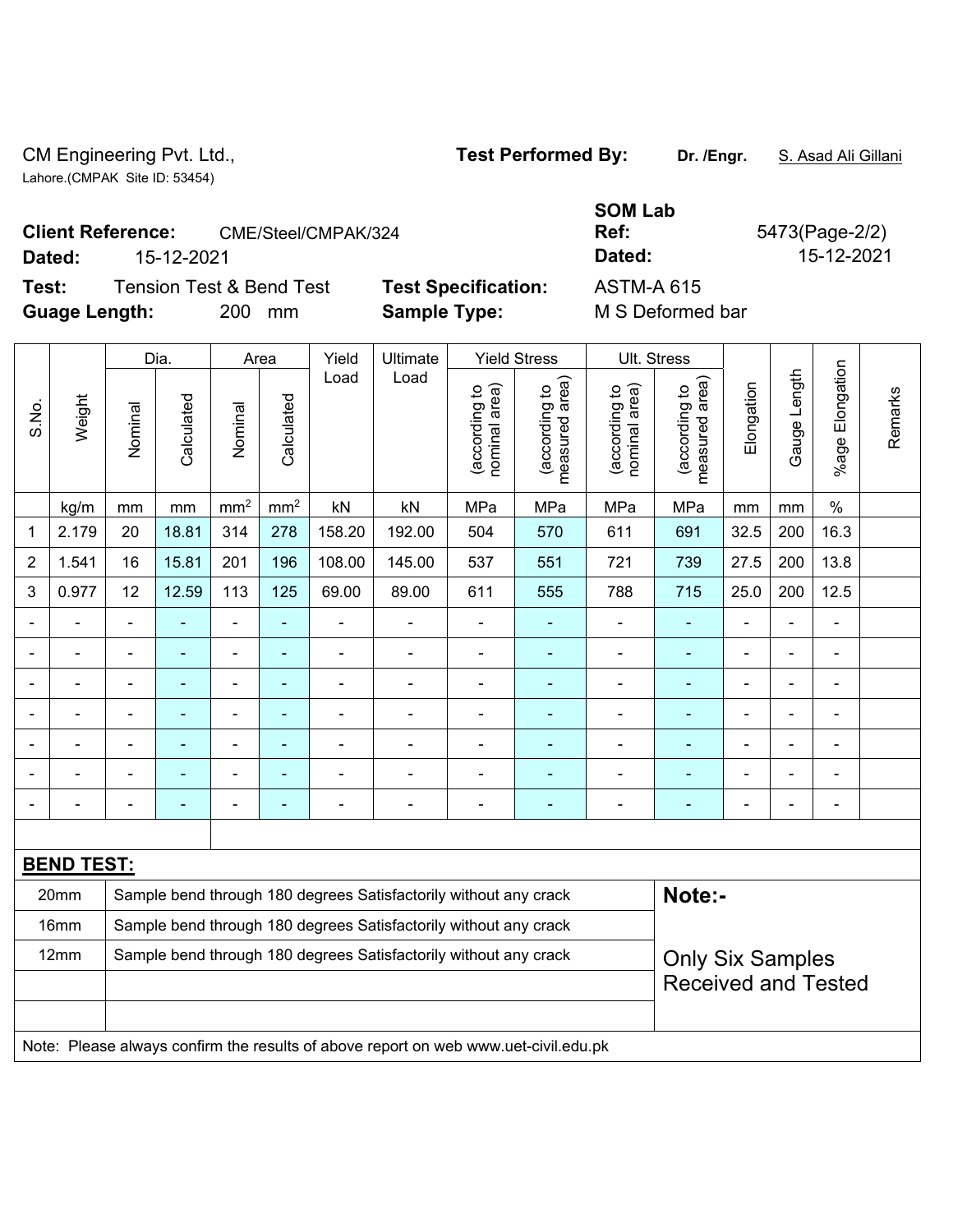Engr. Zaheer Ud Din Babar **Test Performed By: Dr. /Engr.** S. Asad Ali Gillani

Deputy General Manager Projects,Habib Rafiq Engineering (Pvt.)Ltd. (Construction Of SKY Gardens Tower,Lahore)

| <b>Client Reference:</b> |            | HRLE/SKG/2021/057                   |                            | <b>SOM Lab Ref:</b>                         | 5471(Page-1/1) |  |  |  |
|--------------------------|------------|-------------------------------------|----------------------------|---------------------------------------------|----------------|--|--|--|
| Dated:                   | 15-12-2021 |                                     |                            | Dated:                                      | 15-12-2021     |  |  |  |
| Test:                    |            | <b>Tension Test &amp; Bend Test</b> | <b>Test Specification:</b> | <b>ASTM-A 615</b><br>M S Deformed bar (AFCO |                |  |  |  |
| <b>Guage Length:</b>     |            | 200<br>mm                           | <b>Sample Type:</b>        | Steel)                                      |                |  |  |  |

**Guage Length:** 200 mm **Sample Type:** 

|                   |                           | Dia.                                                                       |                | Area            |                          | Yield          | Ultimate                                                                            | <b>Yield Stress</b>            |                                 | Ult. Stress                    |                                 |                |                |                           |         |
|-------------------|---------------------------|----------------------------------------------------------------------------|----------------|-----------------|--------------------------|----------------|-------------------------------------------------------------------------------------|--------------------------------|---------------------------------|--------------------------------|---------------------------------|----------------|----------------|---------------------------|---------|
| S.No.             | Weight                    | Nominal                                                                    | Calculated     | Nominal         | Calculated               | Load           | Load                                                                                | nominal area)<br>(according to | measured area)<br>(according to | nominal area)<br>(according to | measured area)<br>(according to | Elongation     | Gauge Length   | Elongation<br>$%$ age $I$ | Remarks |
|                   | kg/m                      | mm                                                                         | mm             | mm <sup>2</sup> | mm <sup>2</sup>          | kN             | kN                                                                                  | MPa                            | MPa                             | MPa                            | MPa                             | mm             | mm             | $\%$                      |         |
| 1                 | 3.115                     | 22                                                                         | 22.48          | 387             | 397                      | 176.00         | 279.50                                                                              | 455                            | 444                             | 722                            | 705                             | 42.5           | 200            | 21.3                      |         |
| $\overline{2}$    | 3.112                     | 22                                                                         | 22.47          | 387             | 396                      | 176.00         | 283.00                                                                              | 455                            | 444                             | 731                            | 714                             | 37.5           | 200            | 18.8                      |         |
| $\blacksquare$    |                           | $\overline{a}$                                                             | $\blacksquare$ | $\blacksquare$  | ä,                       | ä,             | $\overline{a}$                                                                      | $\blacksquare$                 | $\blacksquare$                  | ä,                             | $\blacksquare$                  | $\blacksquare$ | ÷.             | ä,                        |         |
| $\blacksquare$    |                           | ä,                                                                         | ÷,             | ÷,              | $\blacksquare$           | ÷,             | ä,                                                                                  | $\blacksquare$                 | $\blacksquare$                  | $\overline{\phantom{a}}$       | $\blacksquare$                  | $\blacksquare$ | $\frac{1}{2}$  | $\frac{1}{2}$             |         |
| $\blacksquare$    |                           | $\overline{\phantom{a}}$                                                   | $\blacksquare$ | ٠               | ٠                        | $\blacksquare$ | $\blacksquare$                                                                      | $\blacksquare$                 | $\blacksquare$                  |                                | $\blacksquare$                  | $\blacksquare$ | ÷,             | $\blacksquare$            |         |
|                   |                           | $\blacksquare$                                                             | ٠              | $\blacksquare$  | $\blacksquare$           | $\blacksquare$ | $\blacksquare$                                                                      | $\blacksquare$                 | $\blacksquare$                  |                                | $\blacksquare$                  | $\blacksquare$ | $\blacksquare$ | ä,                        |         |
| $\blacksquare$    | $\blacksquare$            | ٠                                                                          | $\blacksquare$ | ۰               | $\blacksquare$           | $\blacksquare$ | $\blacksquare$                                                                      | $\blacksquare$                 | $\blacksquare$                  | $\overline{a}$                 | $\blacksquare$                  | $\blacksquare$ | $\blacksquare$ | $\blacksquare$            |         |
|                   |                           | $\overline{\phantom{0}}$                                                   |                | ۰               | $\blacksquare$           | $\blacksquare$ | ٠                                                                                   | Ē,                             | ٠                               |                                |                                 |                | ÷              | $\blacksquare$            |         |
|                   |                           |                                                                            |                |                 |                          |                |                                                                                     |                                |                                 | $\blacksquare$                 |                                 |                |                | $\blacksquare$            |         |
|                   |                           | $\blacksquare$                                                             | ۰              | $\blacksquare$  | $\overline{\phantom{0}}$ | $\blacksquare$ | $\blacksquare$                                                                      | $\blacksquare$                 | ٠                               |                                | $\blacksquare$                  | $\blacksquare$ | $\blacksquare$ | $\blacksquare$            |         |
|                   |                           |                                                                            |                |                 |                          |                |                                                                                     |                                |                                 |                                |                                 |                |                |                           |         |
| <b>BEND TEST:</b> |                           |                                                                            |                |                 |                          |                |                                                                                     |                                |                                 |                                |                                 |                |                |                           |         |
|                   | 22mm                      | Note:-<br>Sample bend through 180 degrees Satisfactorily without any crack |                |                 |                          |                |                                                                                     |                                |                                 |                                |                                 |                |                |                           |         |
|                   |                           |                                                                            |                |                 |                          |                |                                                                                     |                                |                                 |                                |                                 |                |                |                           |         |
|                   | <b>Only Three Samples</b> |                                                                            |                |                 |                          |                |                                                                                     |                                |                                 |                                |                                 |                |                |                           |         |
|                   |                           |                                                                            |                |                 |                          |                |                                                                                     |                                |                                 | <b>Received and Tested</b>     |                                 |                |                |                           |         |
|                   |                           |                                                                            |                |                 |                          |                |                                                                                     |                                |                                 |                                |                                 |                |                |                           |         |
|                   |                           |                                                                            |                |                 |                          |                | Note: Please always confirm the results of above report on web www.uet-civil.edu.pk |                                |                                 |                                |                                 |                |                |                           |         |